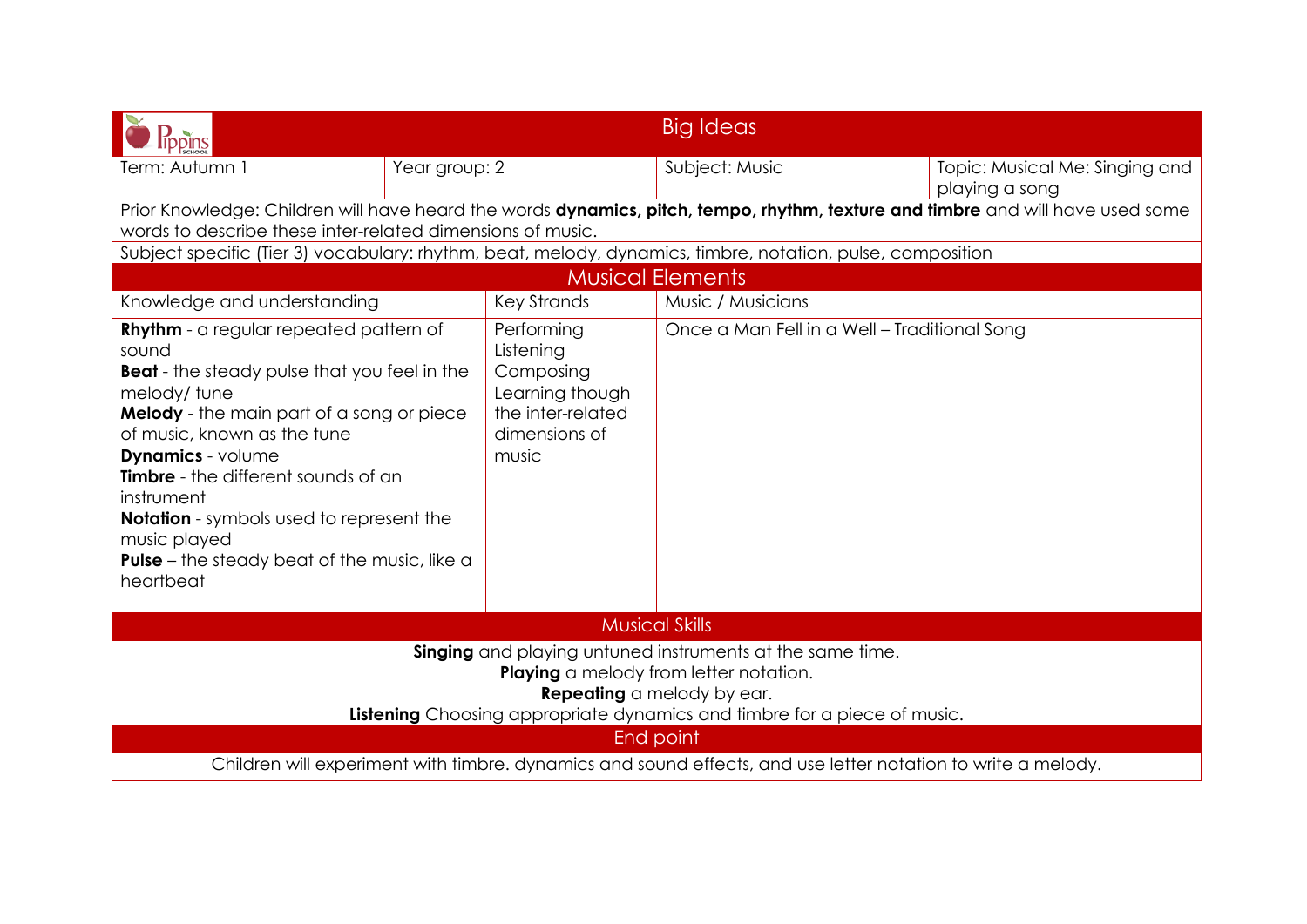| <b>Big Ideas</b><br><b>lippins</b>                                                                                                                                                                                                                                                                                                                                                                                                                                                                                                                                                                                                                         |                                                                                                     |                                                                                                                                                                                                                                                                                                                                                                                                                                    |  |  |  |  |
|------------------------------------------------------------------------------------------------------------------------------------------------------------------------------------------------------------------------------------------------------------------------------------------------------------------------------------------------------------------------------------------------------------------------------------------------------------------------------------------------------------------------------------------------------------------------------------------------------------------------------------------------------------|-----------------------------------------------------------------------------------------------------|------------------------------------------------------------------------------------------------------------------------------------------------------------------------------------------------------------------------------------------------------------------------------------------------------------------------------------------------------------------------------------------------------------------------------------|--|--|--|--|
| Term: Autumn 2<br>Year group: 2                                                                                                                                                                                                                                                                                                                                                                                                                                                                                                                                                                                                                            | Subject: Music                                                                                      | Topic: Orchestral Instruments: Traditional Stories                                                                                                                                                                                                                                                                                                                                                                                 |  |  |  |  |
| Prior Knowledge: Children will have heard the words dynamics, pitch, tempo, rhythm, texture and timbre and will have used some                                                                                                                                                                                                                                                                                                                                                                                                                                                                                                                             |                                                                                                     |                                                                                                                                                                                                                                                                                                                                                                                                                                    |  |  |  |  |
| words to describe these inter-related dimensions of music.                                                                                                                                                                                                                                                                                                                                                                                                                                                                                                                                                                                                 |                                                                                                     |                                                                                                                                                                                                                                                                                                                                                                                                                                    |  |  |  |  |
| Subject specific (Tier 3) vocabulary: instrument, orchestra, strings, woodwind, brass, percussion, vocals, sound effect, narrator,                                                                                                                                                                                                                                                                                                                                                                                                                                                                                                                         |                                                                                                     |                                                                                                                                                                                                                                                                                                                                                                                                                                    |  |  |  |  |
|                                                                                                                                                                                                                                                                                                                                                                                                                                                                                                                                                                                                                                                            | <b>Musical Elements</b>                                                                             |                                                                                                                                                                                                                                                                                                                                                                                                                                    |  |  |  |  |
| Knowledge and understanding                                                                                                                                                                                                                                                                                                                                                                                                                                                                                                                                                                                                                                | <b>Key Strands</b>                                                                                  | Music/ Musicians                                                                                                                                                                                                                                                                                                                                                                                                                   |  |  |  |  |
| An orchestra is a group of musicians who play instruments<br>together.<br>There are four families of the orchestra: strings, woodwind,<br>brass and percussion<br>Each section has a number of different instruments<br><b>Strings:</b> sound is made by plucking or bowing strings<br><b>Woodwind:</b> sound is made by blowing air through a reed or<br>mouthpiece<br><b>Brass:</b> sound is made by buzzing air through a cup-shaped<br>mouthpiece<br><b>Percussion:</b> sound is made by striking, beating or shaking the<br>instrument<br><b>Pitch</b> – high or low<br>Tempo - speed<br><b>Dynamics</b> - volume<br><b>Timbre</b> – quality of sound | Performing<br>Listening<br>Composing<br>Learning though the<br>inter-related<br>dimensions of music | Eric Coates - Three Bears - A phantasy -<br>Classical<br>Doug Harville - A Humoresque Duet for<br>Oboe and Clarinet<br>Bach - Sleeper's Awake - Baroque<br>Rainer Boschog - Sonata for Horn Solo -<br><b>Modern Classical</b><br>Charles Fernandez - Frolic for Tuba -<br><b>Modern Classical</b><br>Zilzen - Zidjian Performance - Instrumental<br>Robert Lopez - Do You Want to Build a<br>Snowman from Frozen - Musical Theatre |  |  |  |  |
| <b>Musical Skills</b>                                                                                                                                                                                                                                                                                                                                                                                                                                                                                                                                                                                                                                      |                                                                                                     |                                                                                                                                                                                                                                                                                                                                                                                                                                    |  |  |  |  |
| Performing a story using vocal and instrumental sound effects.<br><b>Recognising timbre changes.</b><br><b>Improvising</b> vocal sound effects for a story.<br>Creating a tune to describe a character.                                                                                                                                                                                                                                                                                                                                                                                                                                                    |                                                                                                     |                                                                                                                                                                                                                                                                                                                                                                                                                                    |  |  |  |  |
| <b>End point</b>                                                                                                                                                                                                                                                                                                                                                                                                                                                                                                                                                                                                                                           |                                                                                                     |                                                                                                                                                                                                                                                                                                                                                                                                                                    |  |  |  |  |
| Children will compose music based on familiar stories.                                                                                                                                                                                                                                                                                                                                                                                                                                                                                                                                                                                                     |                                                                                                     |                                                                                                                                                                                                                                                                                                                                                                                                                                    |  |  |  |  |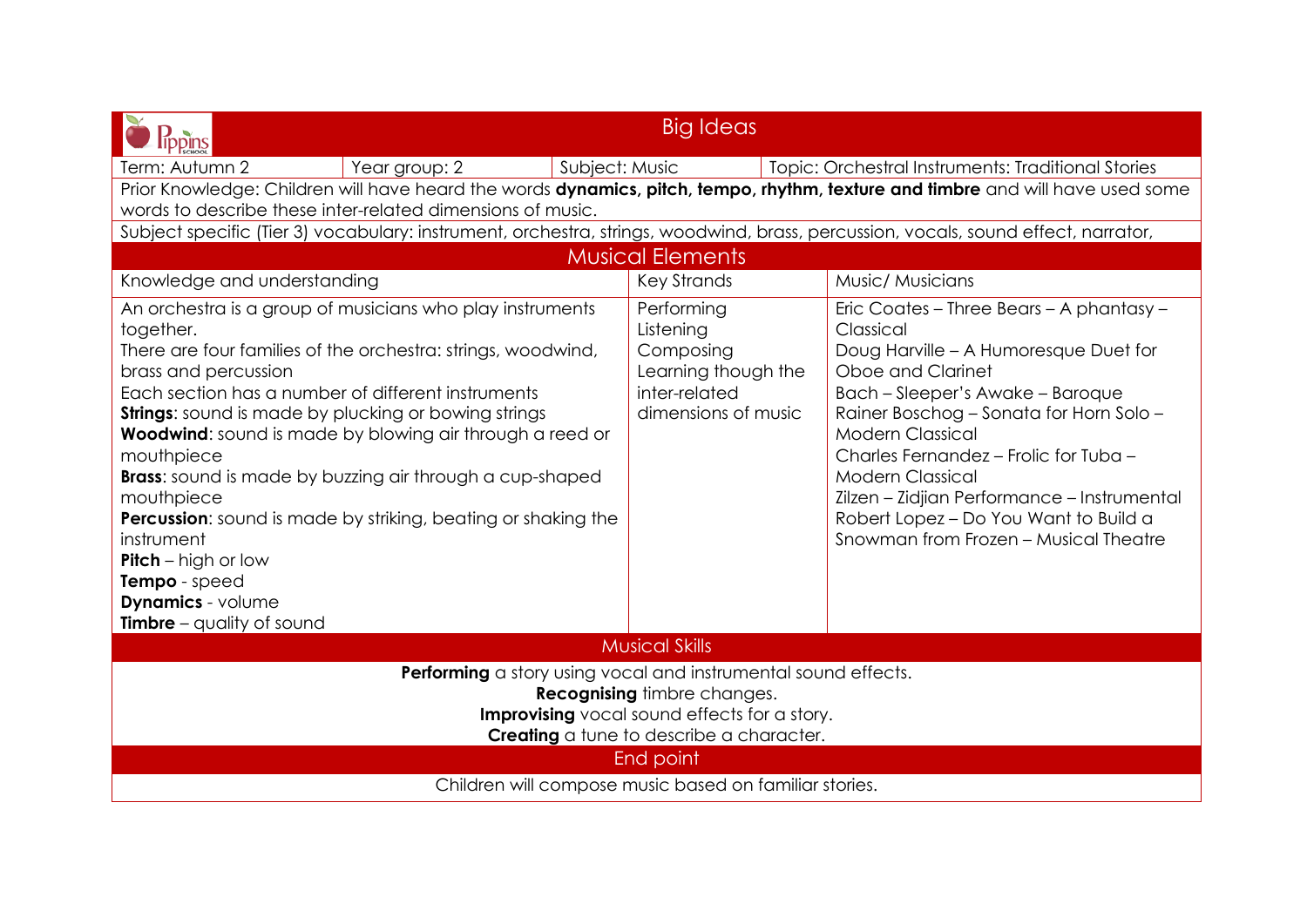| lippins                                                                                                                                                                                                                                                                                                                                                                                                                                                                                                                                                                                                                                                                                                                                                                                                                                          | <b>Big Ideas</b>                                                                                              |                                                                                                                                                       |                                                                                                  |  |  |  |
|--------------------------------------------------------------------------------------------------------------------------------------------------------------------------------------------------------------------------------------------------------------------------------------------------------------------------------------------------------------------------------------------------------------------------------------------------------------------------------------------------------------------------------------------------------------------------------------------------------------------------------------------------------------------------------------------------------------------------------------------------------------------------------------------------------------------------------------------------|---------------------------------------------------------------------------------------------------------------|-------------------------------------------------------------------------------------------------------------------------------------------------------|--------------------------------------------------------------------------------------------------|--|--|--|
| Year group: 2<br>Term: Spring 1                                                                                                                                                                                                                                                                                                                                                                                                                                                                                                                                                                                                                                                                                                                                                                                                                  | Subject: Music                                                                                                |                                                                                                                                                       | Topic: Myths and Legends                                                                         |  |  |  |
| Prior Knowledge:                                                                                                                                                                                                                                                                                                                                                                                                                                                                                                                                                                                                                                                                                                                                                                                                                                 |                                                                                                               |                                                                                                                                                       |                                                                                                  |  |  |  |
| Subject specific (Tier 3) vocabulary: structure, texture, rhythm, graphic score, beat, stave, notation, dynamics, timbre, pitch, violin,                                                                                                                                                                                                                                                                                                                                                                                                                                                                                                                                                                                                                                                                                                         |                                                                                                               |                                                                                                                                                       |                                                                                                  |  |  |  |
| viola, cello, harpsichord, tempo                                                                                                                                                                                                                                                                                                                                                                                                                                                                                                                                                                                                                                                                                                                                                                                                                 |                                                                                                               |                                                                                                                                                       |                                                                                                  |  |  |  |
|                                                                                                                                                                                                                                                                                                                                                                                                                                                                                                                                                                                                                                                                                                                                                                                                                                                  | <b>Musical Elements</b>                                                                                       |                                                                                                                                                       |                                                                                                  |  |  |  |
| Knowledge and understanding                                                                                                                                                                                                                                                                                                                                                                                                                                                                                                                                                                                                                                                                                                                                                                                                                      | <b>Key Stands</b>                                                                                             | Music/ Musicians                                                                                                                                      |                                                                                                  |  |  |  |
| <b>Structure</b> – Is it repetitive? Does is has verses and a chorus?<br>Does it have an instrumental section? How is it organised?<br><b>Texture</b> – Is the texture thick (many sounds) or thin (one<br>instrument/voice)<br><b>Rhythm - a regular repeated pattern of sound</b><br><b>Beat</b> – the steady pulse that you feel in the melody/ tune<br><b>Stave</b> – 5 lines on which musical notes and symbols are placed<br><b>Notation</b> – symbols used to represent music played with<br>instruments or sung<br><b>Dynamics</b> - volume<br><b>Timbre</b> – the different instruments that can be heard<br><b>Pitch</b> – how high or low a sound is<br><b>Graphic score</b> – a picture representation of musical sounds<br>Graphic scores can be used to show layers of sound<br><b>Tempo</b> $-$ fast or slow<br>Melody $-$ a tune | Performing<br>Listening<br>Composing<br>Learning<br>though the<br>inter-<br>related<br>dimensions<br>of music | folk song<br>When Good King Arthur - Nursery Rhyme<br>Arnold Bax - Tintagel - Moderl Classical<br>Offenbach - Orpheus in the Underworld -<br>Romantic | Carthy Waterson - St George - Traditional English<br>Gulck - Che farò senza Euridice - Classical |  |  |  |
| <b>Musical Skills</b>                                                                                                                                                                                                                                                                                                                                                                                                                                                                                                                                                                                                                                                                                                                                                                                                                            |                                                                                                               |                                                                                                                                                       |                                                                                                  |  |  |  |
| Singing songs from memory with confidence and accuracy.<br><b>Recognising</b> structural features.<br>Layering instrumental and vocal sounds and patterns within a given structure.<br>End point                                                                                                                                                                                                                                                                                                                                                                                                                                                                                                                                                                                                                                                 |                                                                                                               |                                                                                                                                                       |                                                                                                  |  |  |  |
| Children will perform their composition following a graphic score showing the texture and structure of their composition.                                                                                                                                                                                                                                                                                                                                                                                                                                                                                                                                                                                                                                                                                                                        |                                                                                                               |                                                                                                                                                       |                                                                                                  |  |  |  |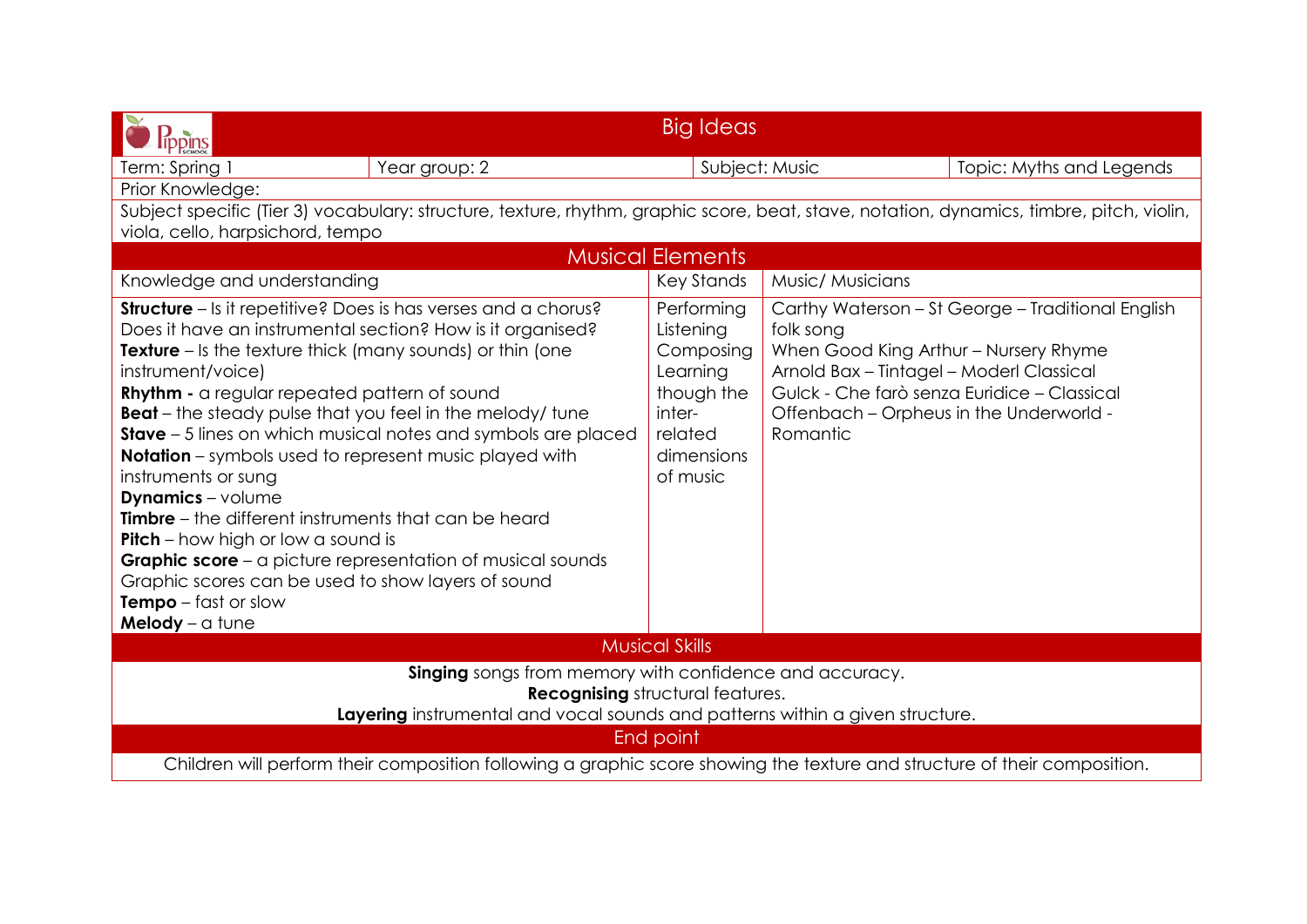| Big Ideas<br>ippins                                                                                                                                                                                                                                                                                                                                                                                                                                                                                                                                                                                           |                                                                                                                |  |                                                                                                        |                                                                                                               |  |
|---------------------------------------------------------------------------------------------------------------------------------------------------------------------------------------------------------------------------------------------------------------------------------------------------------------------------------------------------------------------------------------------------------------------------------------------------------------------------------------------------------------------------------------------------------------------------------------------------------------|----------------------------------------------------------------------------------------------------------------|--|--------------------------------------------------------------------------------------------------------|---------------------------------------------------------------------------------------------------------------|--|
| Term: Spring 2                                                                                                                                                                                                                                                                                                                                                                                                                                                                                                                                                                                                | Subject: Music<br>Year group: 2                                                                                |  |                                                                                                        | Topic: African call and<br>response song: Animals                                                             |  |
| Prior Knowledge: Children will have heard the words dynamics, pitch, tempo, rhythm, texture and timbre and will have used some<br>words to describe these inter-related dimensions of music.                                                                                                                                                                                                                                                                                                                                                                                                                  |                                                                                                                |  |                                                                                                        |                                                                                                               |  |
|                                                                                                                                                                                                                                                                                                                                                                                                                                                                                                                                                                                                               | Subject specific (Tier 3) vocabulary: timbre, dynamics, tempo, rhythm, beat, call and response, melody, pitch, |  |                                                                                                        |                                                                                                               |  |
|                                                                                                                                                                                                                                                                                                                                                                                                                                                                                                                                                                                                               | <b>Musical Elements</b>                                                                                        |  |                                                                                                        |                                                                                                               |  |
| Knowledge and understanding                                                                                                                                                                                                                                                                                                                                                                                                                                                                                                                                                                                   |                                                                                                                |  | <b>Key Strands</b>                                                                                     | Music/ Musicians                                                                                              |  |
| Tempo - speed<br><b>Dynamics</b> - volume<br><b>Sound</b> is a vibration which travels through the air<br><b>Timbre</b> – the different sounds of an instrument<br><b>Notation</b> – symbols used to represent the music played<br><b>Rhythm</b> - a regular repeated pattern of sound<br><b>Beat</b> – the steady pulse that you feel in the melody/ tune<br><b>Call and response</b> – one person (or group) sings or plays and then<br>another or a group reply, like the register<br>Melody - the main part of a song or piece of music, known as the tune<br><b>Pitch</b> – how high or low the sound is |                                                                                                                |  | Performing<br>Listening<br>Composing<br>Learning though<br>the inter-related<br>dimensions of<br>music | Relaxing Music with African Drums<br>- Instrumental<br>Che Che Kule - Traditional<br>Ghanaian Children's song |  |
| <b>Musical Skills</b>                                                                                                                                                                                                                                                                                                                                                                                                                                                                                                                                                                                         |                                                                                                                |  |                                                                                                        |                                                                                                               |  |
| <b>Recognising</b> playing a short rhythm from simple notation.<br><b>Suggesting</b> improvements to their work.<br><b>Relating</b> music to feelings.<br>Listening Creating short sequences of sound on a given idea.<br>Appraising others' work using tempo, dynamics and performance<br>End point                                                                                                                                                                                                                                                                                                          |                                                                                                                |  |                                                                                                        |                                                                                                               |  |
| Children will create their own call and response rhythms.                                                                                                                                                                                                                                                                                                                                                                                                                                                                                                                                                     |                                                                                                                |  |                                                                                                        |                                                                                                               |  |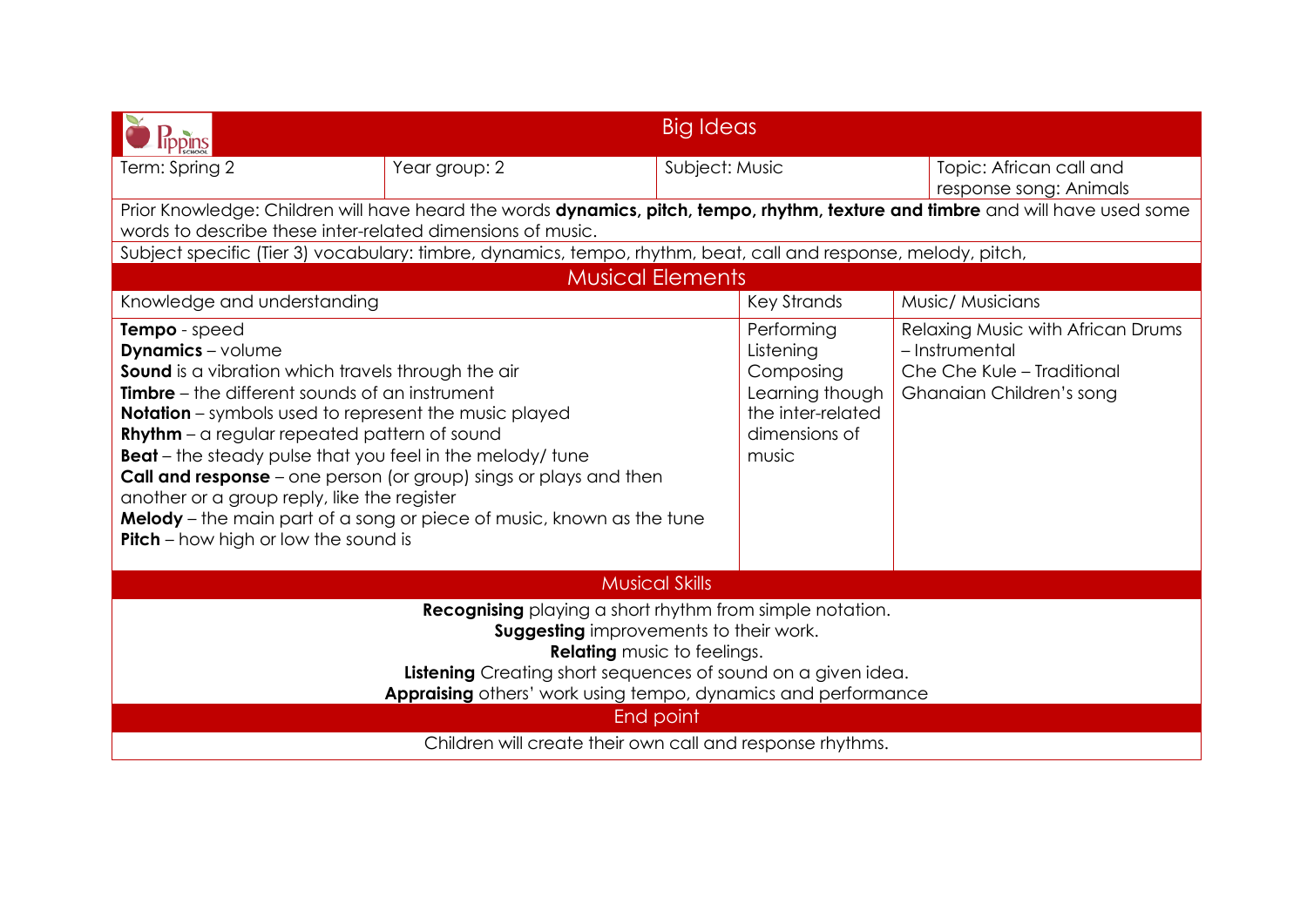| <b>Big Ideas</b>                                                                                                                                                                                                                                                                                                                                                                                                                                                                                                                                                 |               |                                                                                                        |                                                    |                                                                                                                                                                                                                                                                                                                                                                                                                                              |  |
|------------------------------------------------------------------------------------------------------------------------------------------------------------------------------------------------------------------------------------------------------------------------------------------------------------------------------------------------------------------------------------------------------------------------------------------------------------------------------------------------------------------------------------------------------------------|---------------|--------------------------------------------------------------------------------------------------------|----------------------------------------------------|----------------------------------------------------------------------------------------------------------------------------------------------------------------------------------------------------------------------------------------------------------------------------------------------------------------------------------------------------------------------------------------------------------------------------------------------|--|
| Term: Summer 1                                                                                                                                                                                                                                                                                                                                                                                                                                                                                                                                                   | Year group: 2 | Subject: Music                                                                                         |                                                    | Topic: Dynamics, timbre,<br>tempo and motifs: Space                                                                                                                                                                                                                                                                                                                                                                                          |  |
| Prior Knowledge: Children will have heard the words dynamics, pitch, tempo, rhythm, texture and timbre and will have used some<br>words to describe these inter-related dimensions of music.                                                                                                                                                                                                                                                                                                                                                                     |               |                                                                                                        |                                                    |                                                                                                                                                                                                                                                                                                                                                                                                                                              |  |
| motif                                                                                                                                                                                                                                                                                                                                                                                                                                                                                                                                                            |               |                                                                                                        |                                                    | Subject specific (Tier 3) vocabulary: soundscape, timbre, dynamics, tempo, pitch, strings, brass, woodwind, percussion, notation,                                                                                                                                                                                                                                                                                                            |  |
|                                                                                                                                                                                                                                                                                                                                                                                                                                                                                                                                                                  |               | <b>Musical Elements</b>                                                                                |                                                    |                                                                                                                                                                                                                                                                                                                                                                                                                                              |  |
| Knowledge and understanding                                                                                                                                                                                                                                                                                                                                                                                                                                                                                                                                      |               | <b>Key Strands</b>                                                                                     |                                                    | Music/ Musicians                                                                                                                                                                                                                                                                                                                                                                                                                             |  |
| String instruments: violin, viola, cello, double bass<br><b>Brass</b> instruments: trumpets, trombones, tubas,<br>French horns<br><b>Woodwind</b> instruments: flute clarinet, oboe<br><b>Percussion</b> instruments: snare drum, timpani, bass<br>drum, cymbals<br>Motif - a small group of notes that are played in a<br>particular order, creating a sound idea that is used<br>in different ways to create a longer piece of music.<br>Tempo - speed<br><b>Dynamics</b> - volume<br><b>Pitch</b> – high or low<br>Timbre - quality/ tone/ sound of the music |               | Performing<br>Listening<br>Composing<br>Learning though<br>the inter-related<br>dimensions of<br>music | Soundtrack<br>romantic<br>soundtrack<br>soundtrack | Relaxing Space Ambient Music - Instrumental<br>Gustav Holst - Mars, The Bringer of War - Post-romantic<br>John Williams - Main theme from Star Wars - Film<br>Gustav Holst - Venus, The Bringer of Peace - Post-<br>Gustav Holst - Uranus, The Magician - Post-romantic<br>Beethoven - 5 <sup>th</sup> Symphony in C Minor - Classical<br>John Barry - Main theme from James Bond - Film<br>Ray Parker - Main Theme from Ghostbusters - Film |  |
| <b>Musical Skills</b>                                                                                                                                                                                                                                                                                                                                                                                                                                                                                                                                            |               |                                                                                                        |                                                    |                                                                                                                                                                                                                                                                                                                                                                                                                                              |  |
| Performing a melodic motif musically.<br>Listening for and recognising instrumentation.<br>Creating a melodic motif from a set of five notes.                                                                                                                                                                                                                                                                                                                                                                                                                    |               |                                                                                                        |                                                    |                                                                                                                                                                                                                                                                                                                                                                                                                                              |  |
| End point<br>Children will compose a motif changing the dynamics and tempo to enhance their performance representing a journey through<br>space.                                                                                                                                                                                                                                                                                                                                                                                                                 |               |                                                                                                        |                                                    |                                                                                                                                                                                                                                                                                                                                                                                                                                              |  |